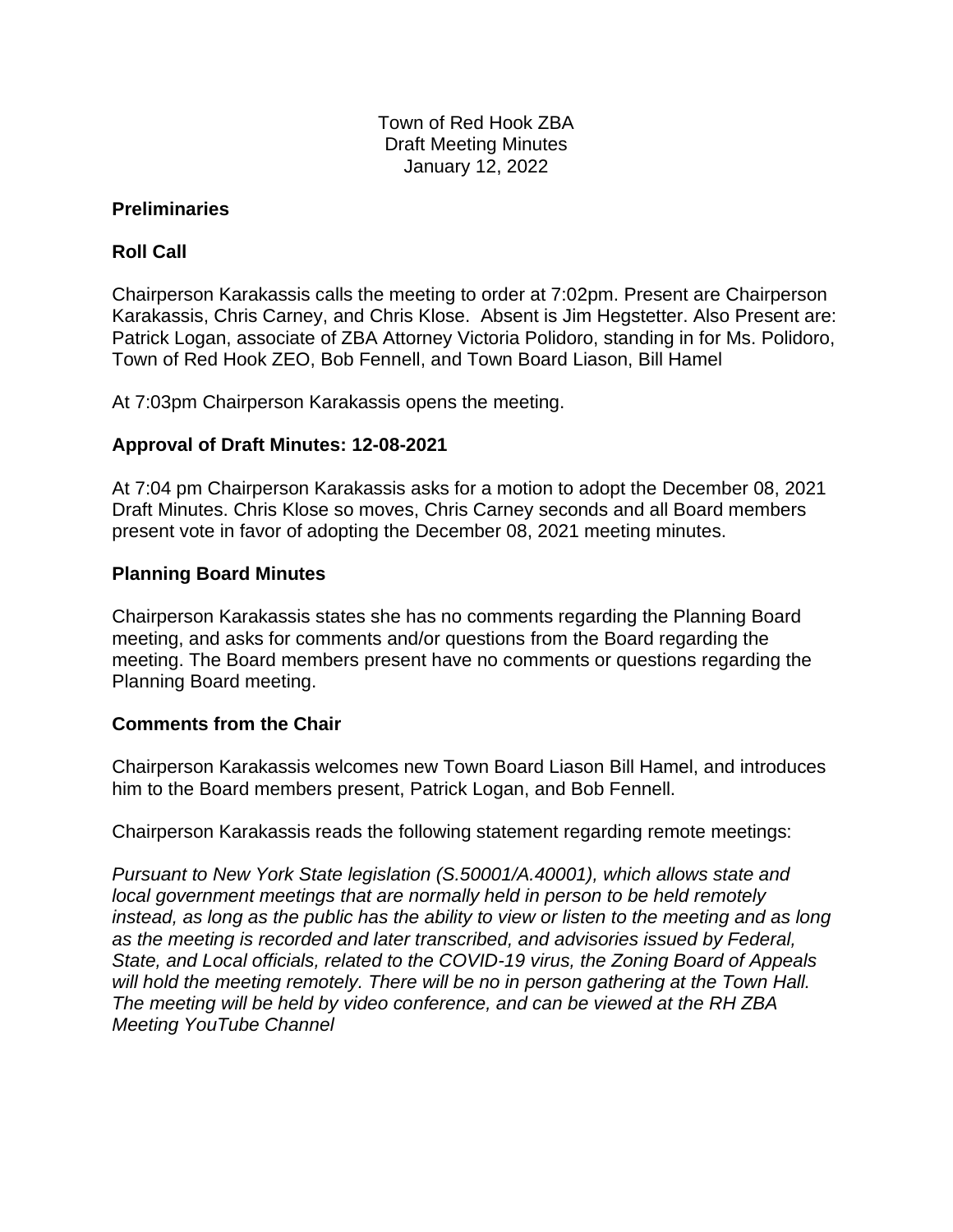Chairperson Karakassis states the discussion regarding a modification to the Board's escrow procedure will take place after the applicant review discussions, in order to begin the applicant portion of the meeting promptly.

### **Review**

ZBA 22-01 Lewis Rose, application for an Area Variance to construct a 558 SF addition to a dwelling, resulting in a building coverage of 9.75% on the subject parcel. Section 143-12, The District Schedule of Area and Bulk Regulations, of the Town of Red Hook Zoning Law limits building coverage to 5% on the subject parcel. The subject parcel is located at 894 River Road, in the Town of Red Hook, in the RD 5 Zoning District.

Chairperson Karakassis reads the agenda item and asks the applicant to describe his project, and to state why he is seeking a variance. Mr. Rose states he resides at 854 River Road, between Rokeby and Pin Oak, on the west side of River Road. He further states his home is a two-bedroom house with both bedrooms on the second floor. Mr. Rose states he is proposing to construct an additional bedroom on the first floor of his house, due to health issues and future needs. Mr. Rose further notes the proposed bedroom and a bathroom would occupy a space behind his house, currently occupied by an existing patio. Mr. Rose states his application to the ZBA states he is proposing to increase the building coverage from the permitted 5% to 9.75%, and informs the Board his current building coverage is actually 8.5%, and further states he did not know it. Mr. Rose states he is not planning to build on the green area of his parcel, but on the space occupied by an existing patio. Mr. Rose states his property is one acre in a five acre zoning district (RD5), and further notes the one acre zoning district (RD1) allows for 10% building coverage. Mr. Rose states his property is in the Historic Waterfront District, and informs the Board the Planning Board has submitted his plans to the Design Review Committee, which has approved the design.

Chairperson Karakassis states the Board members have reviewed the application with the site drawings, and asks the Board members present if they have any comments or questions. Chris Klose thanks Mr. Rose for the thoroughness of his application, and states he agrees with the plan to have a downstairs bedroom. Chris Carney states he has no questions, and further states the proposed addition seems reasonable. Chairperson Karakassis states she has no questions.

Patrick Logan states the Board needs to classify the Action as Type II under SEQRA. At 7:12 pm Chairperson Karakassis moves to classify the Action as Type II under SEQRA. Chris Klose seconds, and all Board members present vote in favor of classifying the Action as Type II under SEQRA.

Mr. Logan further states the New York State Open Meetings Law is set to expire in three days, and further comments he expects it to be extended. Mr. Logan states this extension will allow the Board to continue to meet remotely.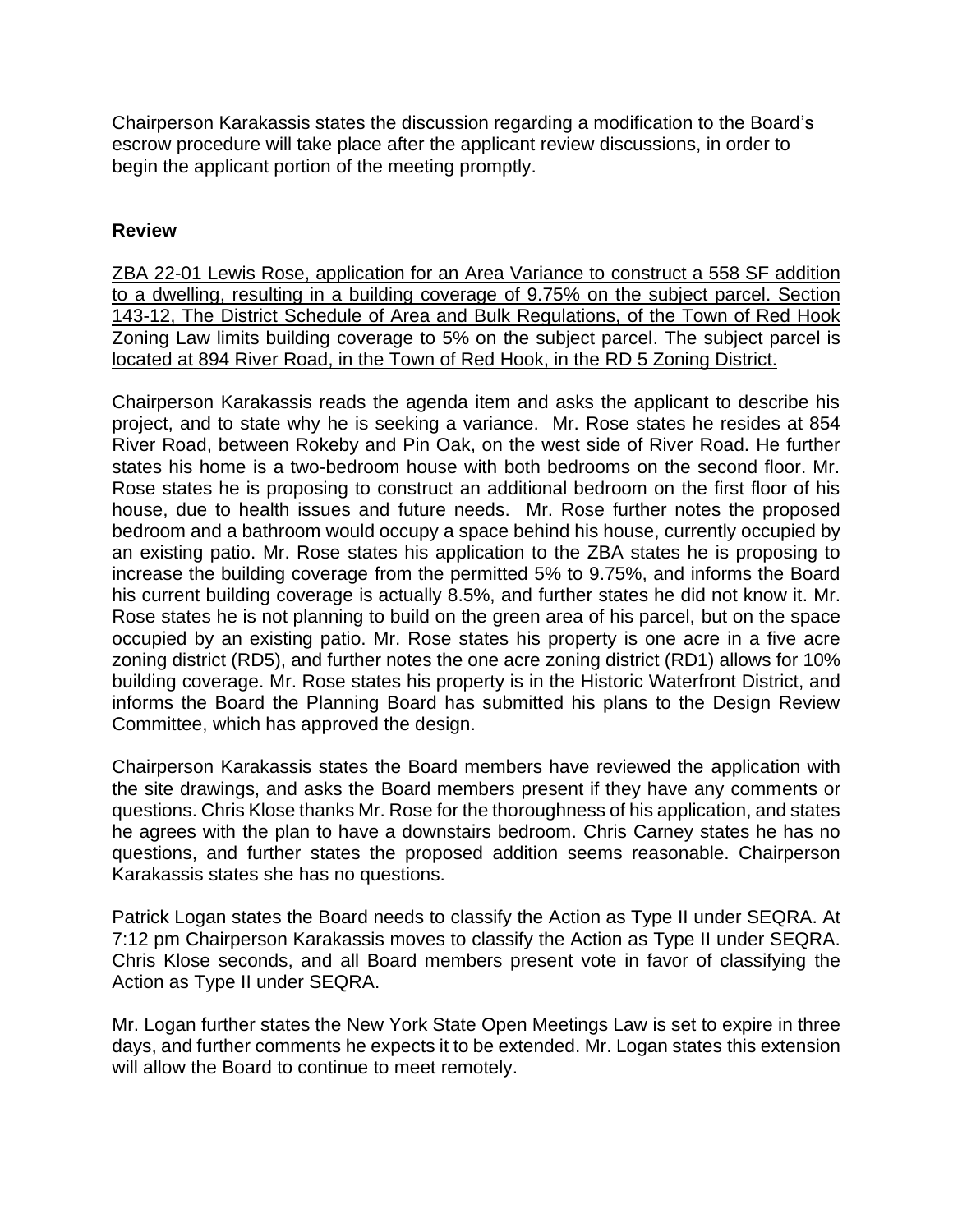At 7:14 Chairperson Karakassis moves to set a public hearing for the February 9, 2022 ZBA meeting, meeting to commence at 7:00pm. Chris Klose seconds, and all Board members present vote in favor of setting a public hearing for the February 9, 2022 ZBA meeting.

## **Review**

ZBA 22-02 Adam and Michelle Castiglione, application for two Area Variances to construct a cottage with a garage below it, ten feet from the side property line, and having a gross floor area of 984 SF. Section 143-68E of the Town of Red Hook Zoning Law requires that the structure shall be set back 35 feet from the side property line, and Section 143-68A of the Town of Red Hook Zoning Law limits the gross floor area to 650 SF. The subject parcel is located at 7 Whalesback Road, in the Town of Red Hook, in the RD3 Zoning District.

Chairperson Karakassis reads the agenda item and asks the applicant to clarify if the total square footage for his proposed cottage/garage is 984, or if it is 984 SF on each floor. Mr. Castiglione replies the structure is basically 32' x 32', with a small cutout on the ground floor, and a stairwell to the second floor, both of which reduce the square footage somewhat. Mr. Castiglione states his family lives in a four-bedroom house, and further notes one of the bedrooms is used as an office. Mr. Castiglione states his mother-in-law visits frequently, and will be retiring from teaching, in the next year. Mr. Castiglione states his family receives many visitors from out-of-town, and further states the second-floor cottage would have one bedroom, a kitchen, and space to move around, also for his children and the children of their visitors. Mr. Castiglione states he would store his boat and truck in the garage, and further notes the size and dimensions of the garage are such that would allow him to store his boat, his truck, and other items. Mr. Castiglione states the dimensions of the garage also determined the dimensions of the second-floor cottage.

Chairperson Karakassis states 984 SF for a garage is large, to which Mr. Castiglione replies the boat is on a trailer, and further notes the proposed length is to accommodate the trailer. Mr. Castiglione shows a floor plan of the first and second floors, and a front elevation. Chris Klose asks the applicant if he has available a gable view, to which Mr. Castiglione replies he does not have it. Chris Klose asks Mr. Castiglione how many kids he has, and how old they are, to which Mr. Castiglione replies two, and further notes they are four and five years of age.

Chairperson Karakassis asks the applicant the size of his house, to which Mr. Castiglione replies 2900 SF, with an unfinished basement, and an existing garage, which he states is either 20' x 20' or 24' x 20'. Chris Klose asks Mr. Castiglione if the existing garage is far from the house, to which the applicant replies it is close to the house, and further states there are not many reasonable locations on his property for the proposed garage/cottage. Chris Klose states the applicant's property is an oddly shaped lot, to which Mr. Castiglione replies his property is a flag lot. Mr. Castiglione displays an aerial image of his property, and indicates the position of his house, and the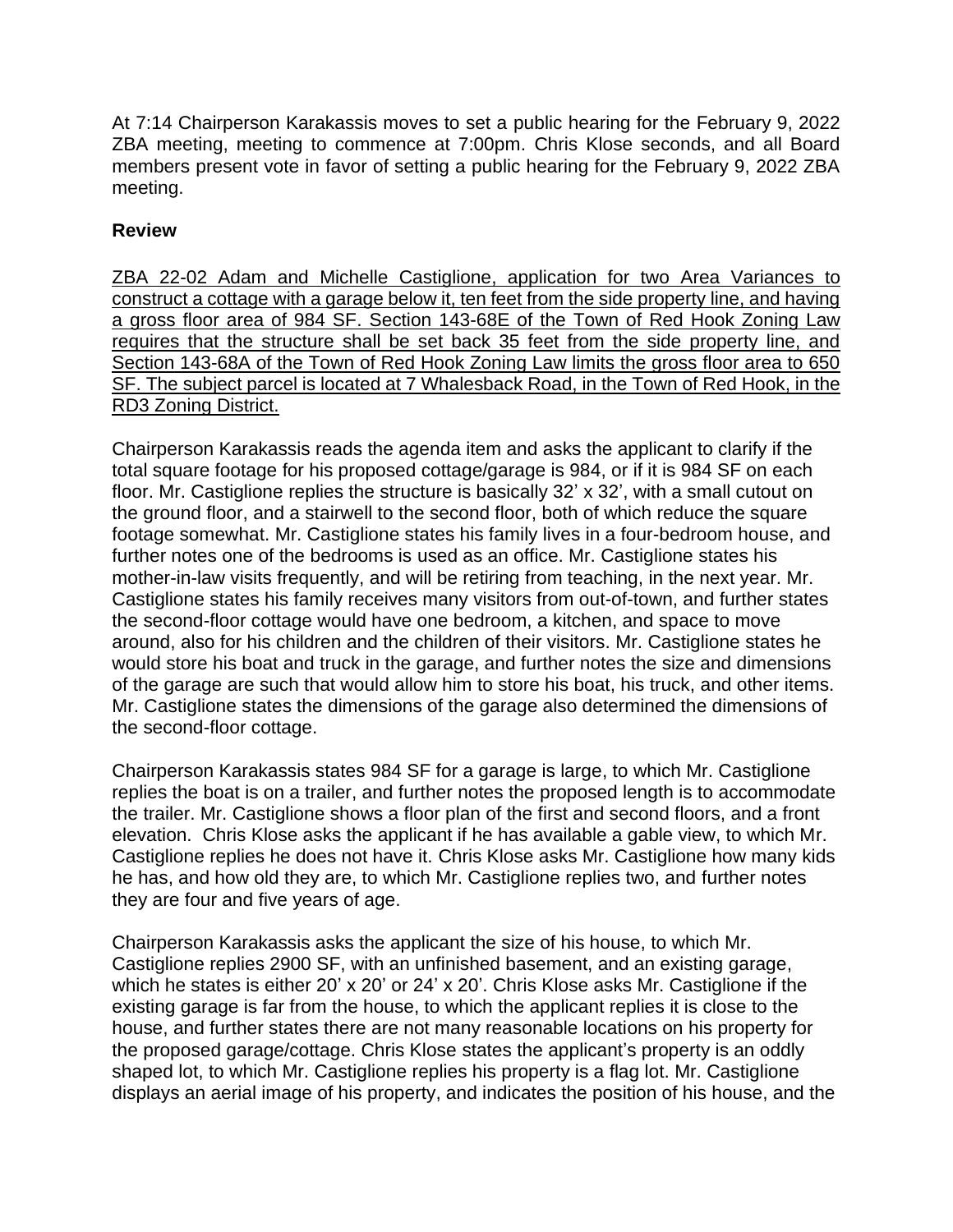position of the proposed garage and cottage, and further states a side area that he states is wet. Mr. Castiglione indicates the rear yard as the location of the septic system, and the opposite side yard, he states, has a slope, and is the location where the sump pump pumps out. Chris Klose asks Mr. Castiglione if the property is in a flood plain, to which the applicant replies it is not, and further states his yard has been very wet. Mr. Castiglione also states a secondary scope of the project is to re-do the drainage from the neighbor up-slope, and redirect it. Chris Klose asks the applicant if his neighbor has any thoughts on his proposal, to which Mr. Castiglione replies his neighbor does not appear to have objections to the project. Mr. Castiglione indicates the location of his neighbor's house, in relation to his house and the proposed garage/cottage in the aerial image.

Chairperson Karakassis states the Town Code allows a cottage of 650 SF, but not two houses, and further states she finds what Mr. Castiglione is proposing is closer to a house. Mr. Castiglione states his proposal will allow for family, friends, kids coming home from college, to visit. Chairperson Karakassis states she does not see a real need, from what the applicant has proposed, for a structure that is 984 SF on each of two floors. Mr. Castiglione states the proposed dimensions fit the boat, other items, and further states he does not want to store the boat outdoors. Mr. Castiglione further states his boat is 24' long, plus a six foot trailer, plus two feet, is 32' total in length. Mr. Castiglione states 984 SF is a big garage. Chairperson Karakassis asks the applicant if there will be a bathroom in the garage, to which Mr. Castiglione replies there was one in the original plan, but notes it has been eliminated, and the space it occupied will be used for storage. Mr. Castiglione states it is a large space.

Chairperson Karakassis states the ZBA sets precedent, and further states there does not seem to be a pressing need, more like it would be nice. Chairperson Karakassis states she finds 650 SF adequate for guest usage. Chris Klose asks the applicant if his priority is for the boat, or for his mother-in-law, to which Mr. Castiglione replies he would like to cover both options, and further comments they expect to host friends from college who now have families of their own. Patrick Logan asks the applicant if his proposal is truly necessary, and further states the ZBA can only grant the minimum variance needed. Mr. Logan asks the applicant if the size of the cottage is based on the size of the garage, and further asks the applicant to clarify whether or not the living space occupies the 984 SF. Mr. Castiglione states the stairwell and the utility room do not extend the square footage. Patrick Logan asks the applicant if the square footage of the cottage is less than 984 SF. ZEO, Bob Fennell, responds the Board needs to consider habitable space versus gross floor area, which is measured from the outside walls. Mr. Castiglione states his calculation of 984 SF is measured from the outside walls.

Patrick Logan states for the ZBA to act on Mr. Castiglione's request, it would be helpful for him to elaborate specifically on his needs. Chairperson Karakassis asks Mr. Castiglione to provide drawings showing his vehicle and boat. Chris Klose asks Mr. Fennell if the Town Code allows for a double use such as a cottage over a garage, to which Mr. Fennell replies the ZBA ruled in a previous case that an applicant could have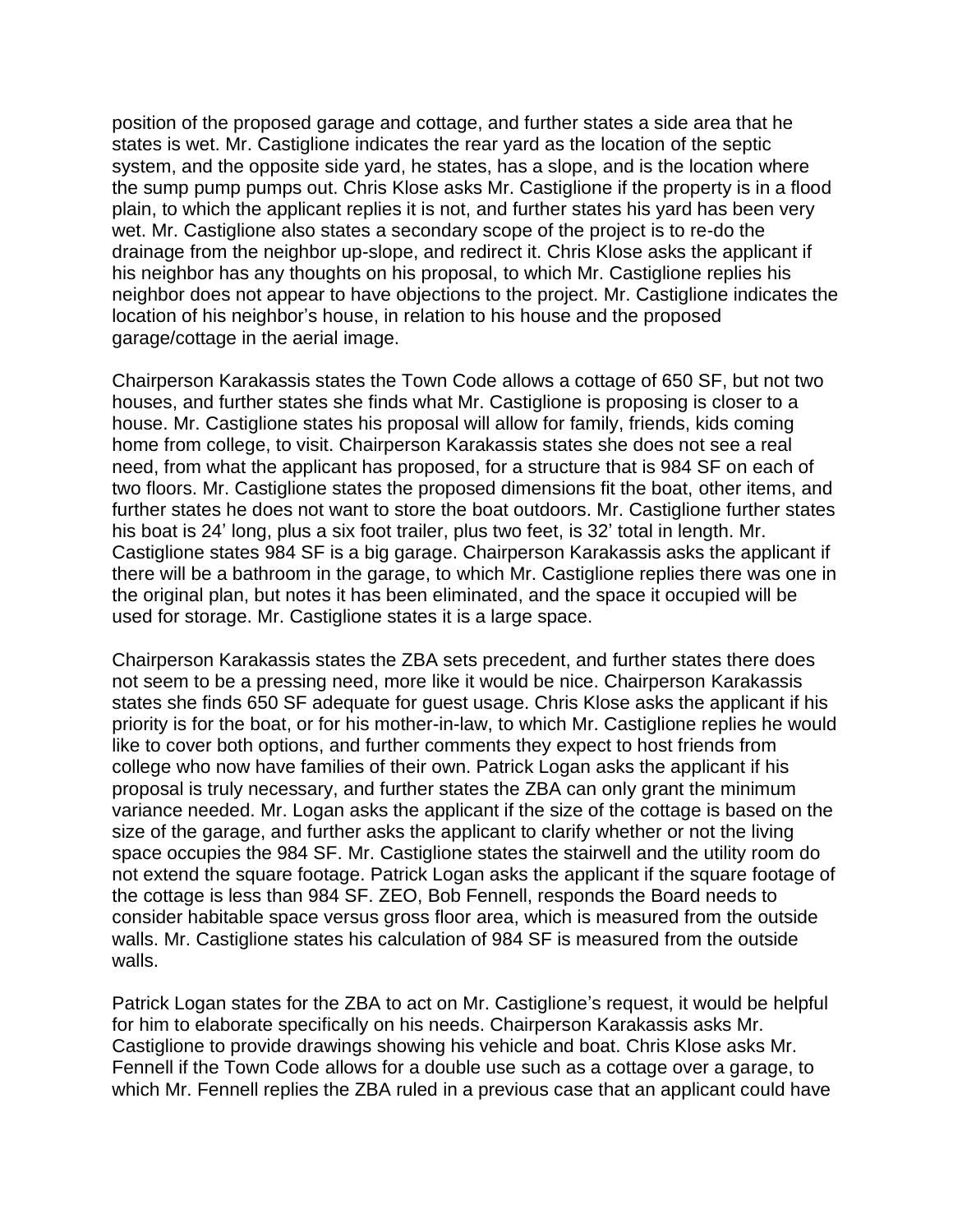a cottage with a garage underneath. Mr. Fennell clarifies this is confined to a single story above the garage, and further notes most people want a two-car garage these days.

At 7:40 pm Chairperson Karakassis asks for a motion to declare the Action Type II under SEQRA. Chris Carney so moves, Chris Klose seconds, and all Board members present vote in favor of declaring the Action Type II under SEQRA.

Chairperson Karakassis asks the applicant to provide the Board with drawings and studies of the wet areas on his property, and also asks the applicant if he has any objections to Board members making a site visit, to which Mr. Castiglione replies he has no objection.

At 7:41 pm Chairperson Karakassis asks for a motion to set a public hearing for the February 9, 2022 meeting. Patrick Logan states the Board may set the public hearing, and further notes any changes to Mr. Castiglione's proposal will require re-noticing the hearing. Chris Klose comments it may be possible for the applicant to create a 650 SF addition on the south end of his house, for his mother-in-law and other visitors. Mr. Castiglione states he may have other options for additional living space and outdoor storage. Chairperson Karakassis asks the applicant if he wants to set the public hearing for February, or wait until March, and have the Board continue to review his project at the February 9, 2022 meeting. Mr. Castiglione states he would prefer to wait until March for the public hearing. ZEO, Bob Fennell informs the Board the project also requires a Special Permit from the Planning Board.

#### **Review**

ZBA 22-03 Derrick Mead, application for an Area Variance to convert an existing garage to a cottage, on a two-acre parcel. Section 143-68F of the Town of Red Hook Zoning Law requires that the cottage be situated on a lot of no less than three acres. The subject parcel is located at 267 Hapeman Hill Road, in the Town of Red Hook, in the RD3 Zoning District.

Chairperson Karakassis reads the agenda item and asks the applicant to describe his proposal, and to state why he is seeking a variance. Gretchen Jones, married to Derrick Mead, states the two of them moved back to Red Hook in 2020, and further states her mother, turning 70, needs to be with them. Ms. Jones states they plan to put her in half the footprint that is already existing. Ms. Jones states they do not want to extend the footprint, and further notes half the garage already has plumbing, a half bath, a kitchen sink, and a shower stall. Chairperson Karakassis asks the Board members present if they have any comments or questions. Chris Klose asks Mr. Mead if he is related to the local family of Meads, to which he replies he is. Mr. Mead further states he and his wife live in a two-bedroom, one bath house, and Ms. Jones states her mother cannot negotiate stairs. Chairperson Karakassis asks Mr. Mead how visible the proposed converted garage would be to his neighbors, to which Ms. Jones replies the project would mainly affect the neighbor to the South, and further states there would be no